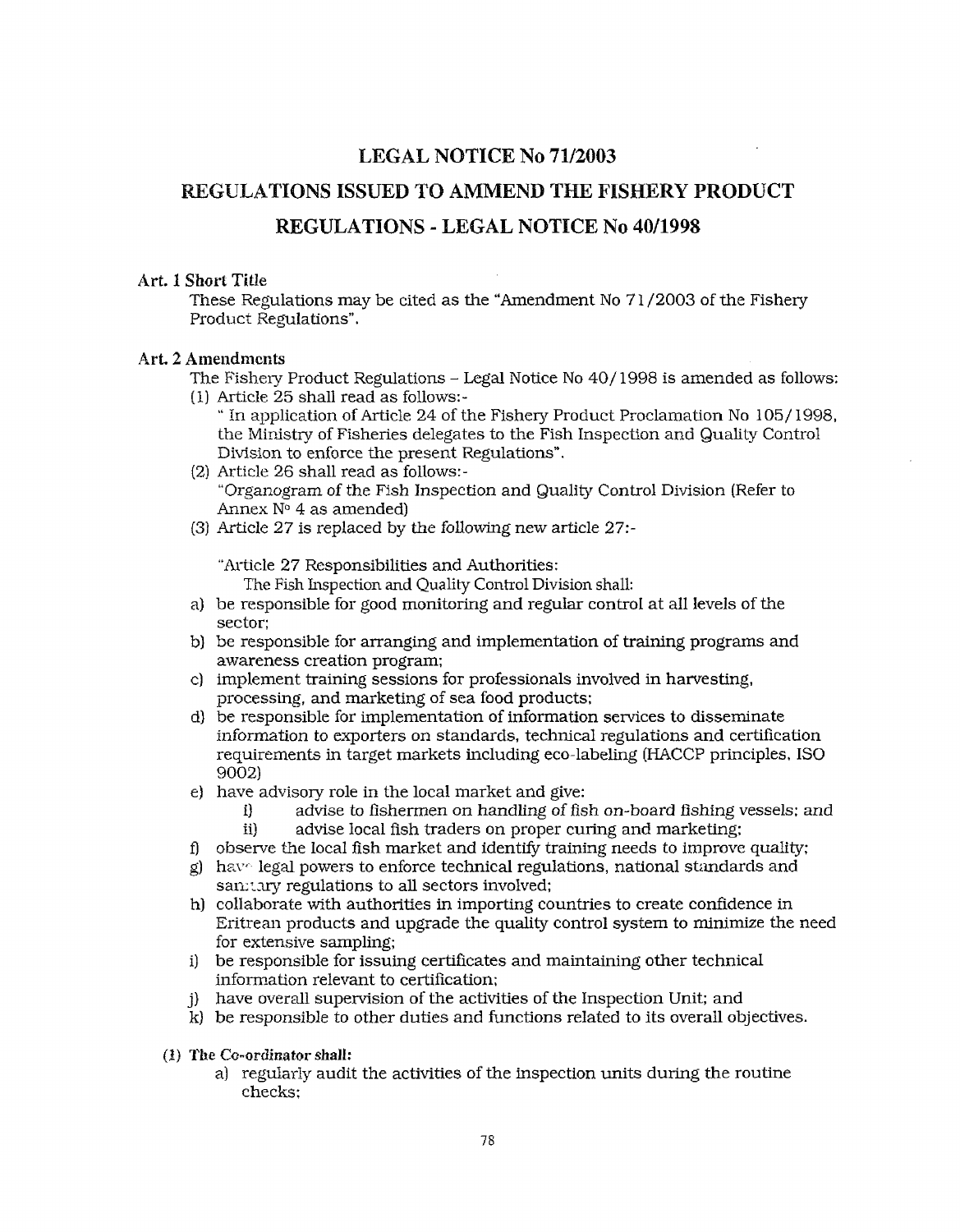- b) report the audit out come to the head for an appropriate corrective action;
- C) review the research results obtained and the standards developed by the Post Harvest Research, Standards and Training Unit; and
- d) assist the head of the division in the overall activities.

#### *(2)* **Post Harvest Research, Standards and Training Unit shall:**

- a) carry out post-harvest research and develop standards accordingly:
- b) establish, develop and improve national standards, sanitary regulations and technical regulations;
- c) give information on changes of standard regulations from importing countries;
- d) develop quality control manuals and evaluate quality control manuals set uy by processors;
- e) arrange training programs and awareness creation programs at national level;
- **i)** conduct training programs for professionals involved in harvesting, processing and marketing of seafood products; and
- g undertake training programs to fish inspectors, quality controllers, processors, traders on implementation of HACCP principles and codes of best practices;

#### **(3) Inspection Units shall:**

- a) ensure inspection programs are implemented, and collaborate with international agencies and import authorities in inspection works;
- b) ensure fish inspection, plant inspection and pre-shipment inspection programs are implemented;
- c) keep record of misconduct committed by establishments and undertake appropriate measures; and
- d) give recommendation on issues of certification.

#### 1) **Fish inspection includes:**

- a) monitoring factors affecting environment hygiene, handling at landing sites and harvest areas and product quality;
- b) conducting inspection of fish landing facilities and fish at landing sites/harvest areas and product;
- c) conducting inspection on hygiene, sanitation and product quality; and
- d) giving recommendations on any closure of fish shops or landing site.

#### 11) **Pre-shipment and plant inspection includes:**

- a) implementation of quality and safety inspection of export product:
- b) carrying out plant inspection based on the national legislation;
- c) ensuring that the information on samples is relevant to the information stated by the exporter;
- d) keeping and maintaining sampling records; and
- e) conducting inspection of the condition of packing and storage of export products."

Done at Asmara, this 30th day of **April,** 2003 Ahmed Haj Ali Minister of Fisheries